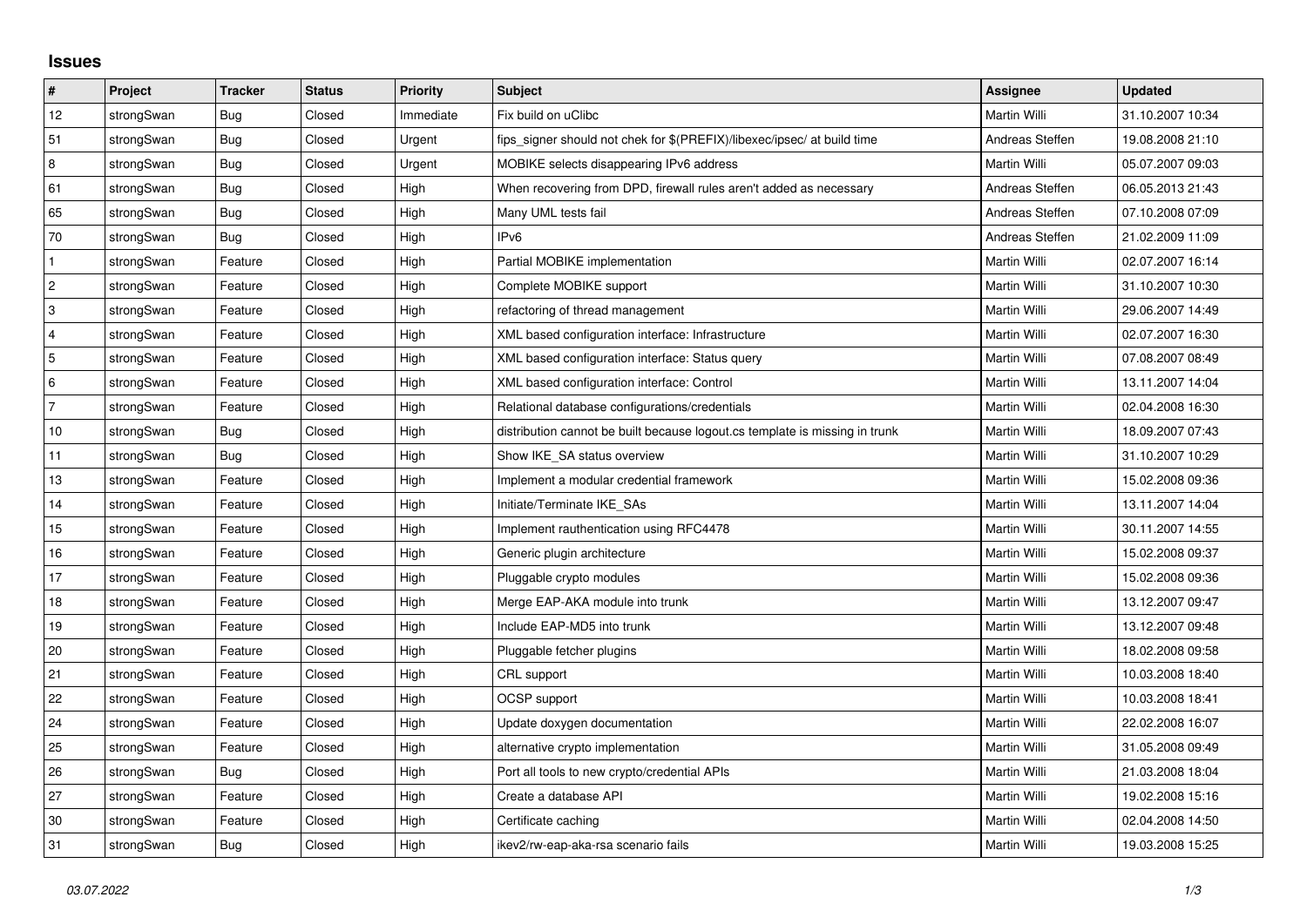| $\vert$ # | Project    | <b>Tracker</b> | <b>Status</b> | Priority | <b>Subject</b>                                                         | <b>Assignee</b>       | <b>Updated</b>   |
|-----------|------------|----------------|---------------|----------|------------------------------------------------------------------------|-----------------------|------------------|
| 32        | strongSwan | <b>Bug</b>     | Closed        | High     | ikev2/rw-no-idr scenario fails                                         | Martin Willi          | 19.03.2008 11:13 |
| 33        | strongSwan | Bug            | Closed        | High     | ikev2/crl-revoked scenario broken                                      | Martin Willi          | 19.03.2008 19:02 |
| 34        | strongSwan | <b>Bug</b>     | Closed        | High     | ikev2/multi-level-ca-loop segfaults                                    | Martin Willi          | 31.03.2008 09:19 |
| 35        | strongSwan | <b>Bug</b>     | Closed        | High     | ikev2/ocsp-no-signer-cert scenario segfaults                           | Martin Willi          | 02.04.2008 09:45 |
| 36        | strongSwan | Bug            | Closed        | High     | strongswan-4.2.0 does not compile with uclibc                          | Martin Willi          | 04.04.2008 13:51 |
| 39        | strongSwan | Feature        | Rejected      | High     | Configuration support in Manager                                       | Martin Willi          | 04.07.2014 11:07 |
| 40        | strongSwan | Feature        | Closed        | High     | NetworkManager support                                                 | Martin Willi          | 22.08.2008 12:54 |
| 41        | strongSwan | Feature        | Closed        | High     | CFG attribute provider framework                                       | Martin Willi          | 16.04.2008 11:24 |
| 42        | strongSwan | Feature        | Closed        | High     | CFG attribute handler framework                                        | Martin Willi          | 28.04.2009 10:23 |
| 43        | strongSwan | Bug            | Closed        | High     | missing certificate_identity in SQL database causes segfault           | Martin Willi          | 07.04.2008 10:08 |
| 45        | strongSwan | <b>Bug</b>     | Closed        | High     | Failure to open SQLite database crashes charon                         | Martin Willi          | 07.04.2008 09:16 |
| 46        | strongSwan | Feature        | Closed        | High     | DNS resolving for hosts in ike_cfg                                     | <b>Martin Willi</b>   | 09.06.2008 09:34 |
| 47        | strongSwan | Feature        | Closed        | High     | <b>RNG API</b>                                                         | Martin Willi          | 16.04.2008 11:27 |
| 48        | strongSwan | Feature        | Closed        | High     | Parallel trustchain verification                                       | Martin Willi          | 16.04.2008 11:33 |
| 49        | strongSwan | Bug            | Closed        | High     | starter log directly to terminal                                       | Martin Willi          | 30.04.2009 10:18 |
| 50        | strongSwan | <b>Bug</b>     | Closed        | High     | plutostderrlog option missing                                          | Martin Willi          | 11.05.2008 10:10 |
| 54        | strongSwan | Feature        | Closed        | High     | <b>EAP-Identity Server functionality</b>                               | Martin Willi          | 22.08.2008 12:55 |
| 55        | strongSwan | Bug            | Closed        | High     | Implement SHA512/384/256 HMAC with proper truncation in kernel         | Martin Willi          | 03.12.2009 11:41 |
| 56        | strongSwan | <b>Bug</b>     | Closed        | High     | New interface for EAP-SIM backend                                      | Martin Willi          | 24.10.2008 10:23 |
| 59        | strongSwan | Feature        | Closed        | High     | Add additinal signal dependent parameter to bus                        | Martin Willi          | 29.07.2008 11:04 |
| 60        | strongSwan | Feature        | Closed        | High     | Implement draft-sheffer-ikev2-gtc-00 with PAM password verification    | Martin Willi          | 22.08.2008 12:59 |
| 64        | strongSwan | <b>Bug</b>     | Closed        | High     | MOBIKE with changed NAT mappings                                       | Martin Willi          | 08.10.2008 14:21 |
| 71        | strongSwan | Bug            | Closed        | High     | Improved Acquire handling                                              | Martin Willi          | 20.05.2009 11:54 |
| 73        | strongSwan | Issue          | Closed        | High     | StrongSwan IKEv2 CERT Payload missing first 0x30 byte of DER-encoding. | Martin Willi          | 06.05.2013 21:33 |
| 79        | strongSwan | <b>Bug</b>     | Closed        | High     | Windows 7 sometimes fails to verify RSA signatures done by gcrypt      | Martin Willi          | 30.06.2009 12:22 |
| 37        | strongSwan | Feature        | Closed        | High     | Hash and URL support for IKEv2                                         | <b>Tobias Brunner</b> | 18.04.2008 13:38 |
| 52        | strongSwan | Bug            | Closed        | High     | Migrate ESP sequence number in update_sa                               | <b>Tobias Brunner</b> | 25.06.2008 08:40 |
| 44        | strongSwan | <b>Bug</b>     | Closed        | Normal   | multiple copies of ca certificate in cache                             |                       | 07.04.2008 10:51 |
| 57        | strongSwan | Feature        | Closed        | Normal   | new pluto connection option: verify identifier                         | Andreas Steffen       | 25.07.2013 10:07 |
| 53        | strongSwan | Bug            | Closed        | Normal   | Printf handler for proposal_t                                          | Martin Willi          | 12.06.2008 14:23 |
| 58        | strongSwan | <b>Bug</b>     | Closed        | Normal   | Please fix bashism in /src/ipsec/ipsec.in                              | Martin Willi          | 16.07.2008 09:08 |
| 62        | strongSwan | Bug            | Closed        | Normal   | ikev2 missing rekeying support not recognised                          | Martin Willi          | 14.11.2008 15:17 |
| 66        | strongSwan | <b>Bug</b>     | Closed        | Normal   | patch for alignment buffer on xscale ARM processor                     | Martin Willi          | 14.11.2008 15:35 |